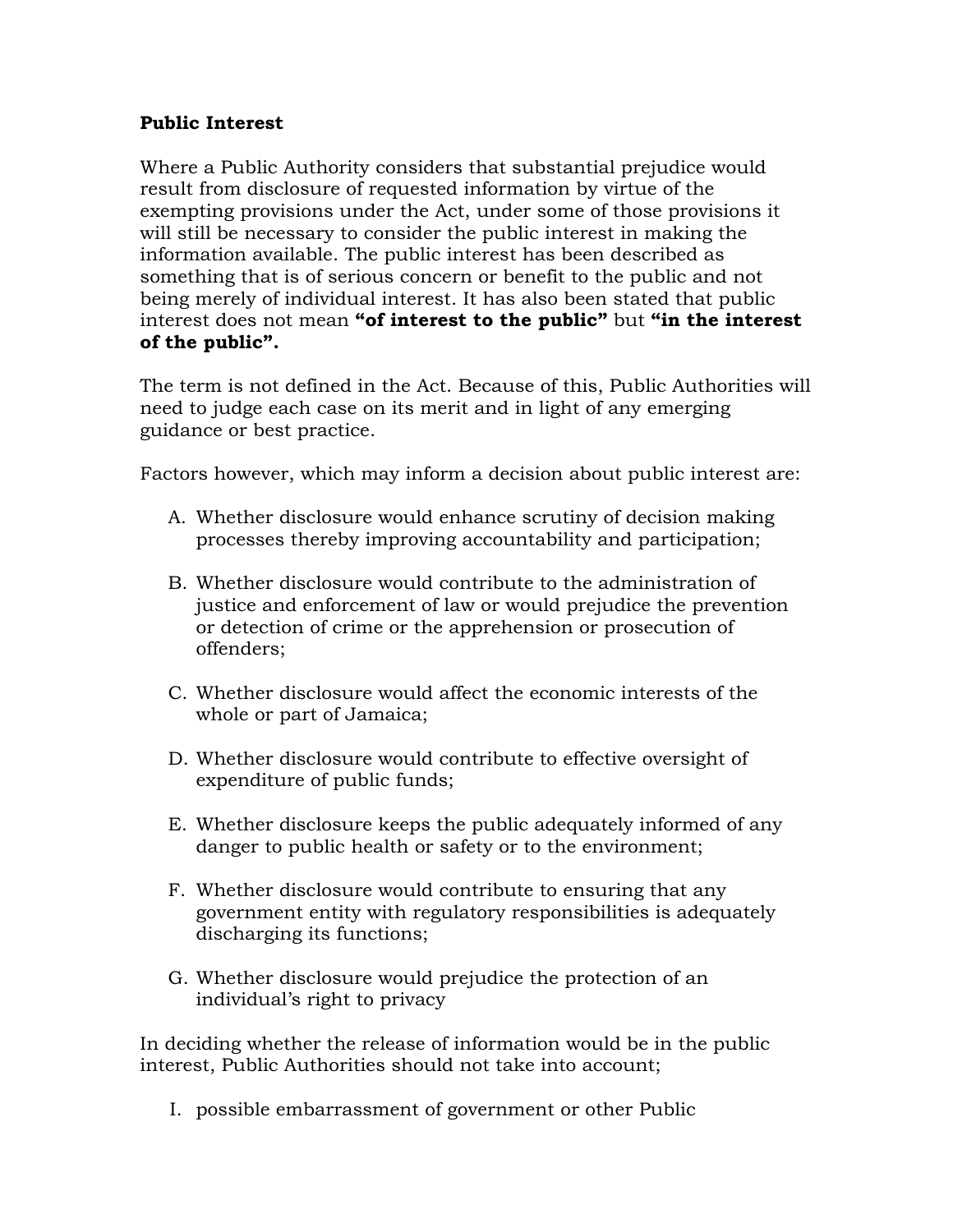Authority officials;

- II. possible loss of confidence in government or other Public Authority;
- III. the seniority of persons involved in the subject matter;
- IV. the risk of misinterpretation of the information by the Applicant

## Points to Note on Exemptions

- 1. In applying the exemptions under S.  $14 22$  of the Act, Access to Information personnel should:
- 2. Exercise discretion as far as possible to facilitate and promote the disclosure of information;
- 3. Weigh carefully the public interest in disclosure against the interest in withholding information, including consideration of any probable harm from disclosure and the fact that information generally becomes less sensitive over time. Be proactive and consider whether the exemption as applies to an official document has outlived its purpose
- 4. Have good, cogent reasons for withholding information when claiming a discretionary exemption (eg. S 16, 18, 19, 20, 21, 22)
- 5. An entire document may not be withheld on account of some of its contents being exempt
- 6. When assessing the applicability of an exemption, careful regard should be had to the "mischief" that the exemption is directed towards. A better understanding of it will aid proper application of the exemption.

So, for example, in the case of the deliberative process exemption, the exemption is intended, according to international standards and jurisprudence, to provide government ministers with an opportunity to be candid with each other in relation to the political element of the decision-making (which is why factual and other reports must be released) and to avoid driving government underground. This does not provide a wide exemption for the whole policy-making process. On the contrary, public participation should be encouraged, which means disclosure of draft policies and supporting documentation.